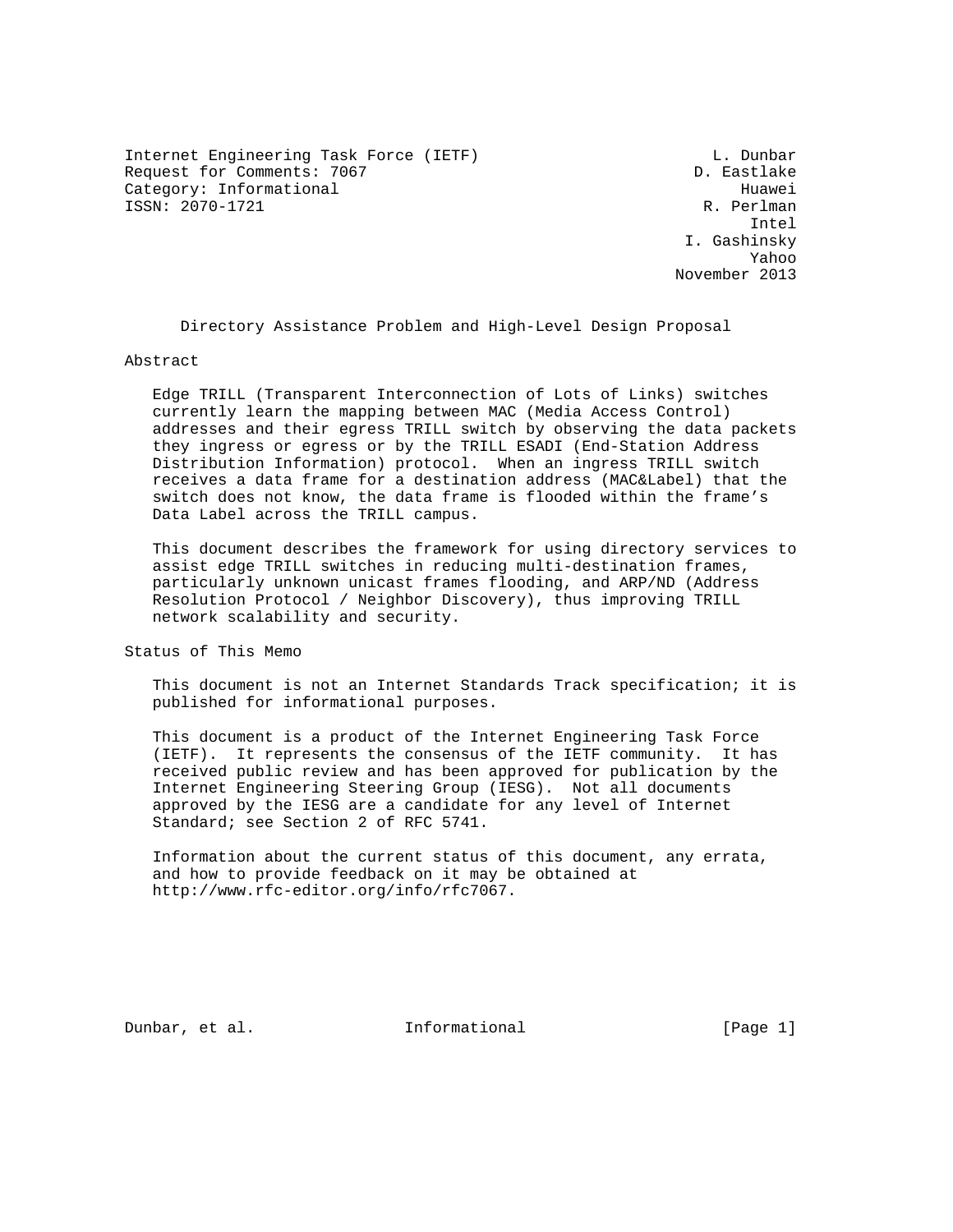# Copyright Notice

 Copyright (c) 2013 IETF Trust and the persons identified as the document authors. All rights reserved.

 This document is subject to BCP 78 and the IETF Trust's Legal Provisions Relating to IETF Documents (http://trustee.ietf.org/license-info) in effect on the date of

 publication of this document. Please review these documents carefully, as they describe your rights and restrictions with respect to this document. Code Components extracted from this document must include Simplified BSD License text as described in Section 4.e of the Trust Legal Provisions and are provided without warranty as described in the Simplified BSD License.

### Table of Contents

|  | 3. Impact of Massive Number of End Stations 5            |
|--|----------------------------------------------------------|
|  | 3.1. Issues of Flooding-Based Learning in Data Centers 5 |
|  |                                                          |
|  | 4. Benefits of Directory-Assisted TRILL Edge 7           |
|  | 5. Generic Operation of Directory Assistance  8          |
|  | 5.1. Information in Directory for Edge RBridges  8       |
|  |                                                          |
|  | 5.3. Pull Model and Requirements 11                      |
|  |                                                          |
|  |                                                          |
|  |                                                          |
|  |                                                          |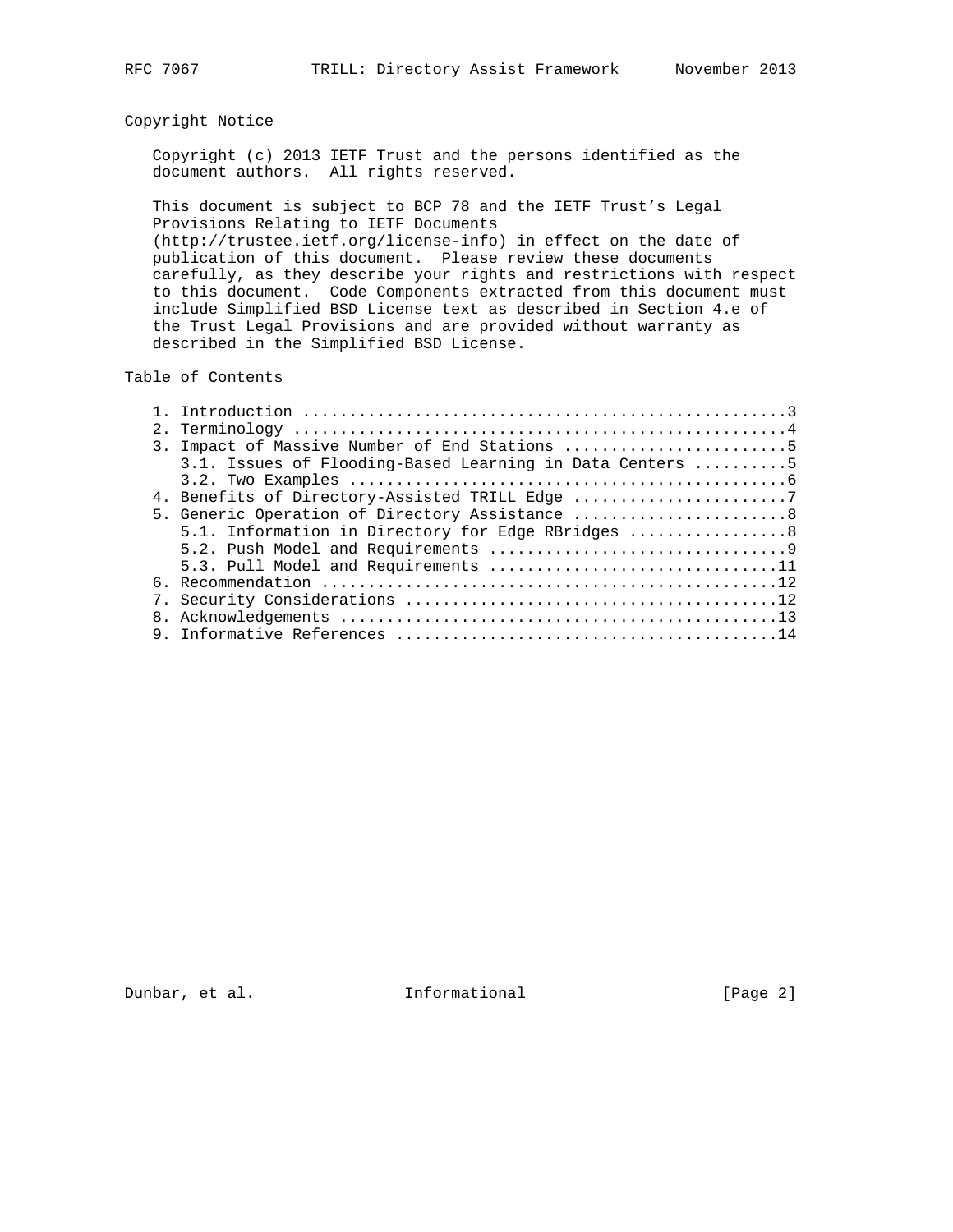### 1. Introduction

 Edge TRILL (Transparent Interconnection of Lots of Links) switches (devices implementing [RFC6325], also known as RBridges) currently learn the mapping between destination MAC addresses and their egress TRILL switch by observing data packets or by the ESADI (End-Station Address Distribution Information) protocol. When an ingress RBridge (Routing Bridge) receives a data frame for a destination address (MAC&Label) that RBridge does not know, the data frame is flooded within that Data Label across the TRILL campus. (Data Labels are VLANs or FGLs (Fine-Grained Labels [FGL]).

 This document describes a framework for using directory services in environments where such services are available, such as typical data centers, to assist edge TRILL switches. This assistance can reduce multi-destination frames, particularly ARP [RFC826], ND [RFC4861], and unknown unicast, thus improving TRILL network scalability. In addition, the information provided by a directory can be more secure than that learned from the data plane (see Section 7).

 Data centers, especially Internet and/or multi-tenant data centers, tend to have a large number of end stations with a wide variety of applications. Their networks differ from enterprise campus networks in several ways that make them attractive for the use of directory assistance, in particular:

- 1. Data center topology is often based on racks and rows. Furthermore, a Server/VM (virtual machine) Management System orchestrates the assignment of guest operating systems to servers, racks, and rows; it is not done at random. So, the information necessary for a directory is normally available from that Management System.
- 2. Rapid workload shifting in data centers can accelerate the frequency of the physical servers being reloaded with different applications. Sometimes, applications loaded into one physical server at different times can belong to different subnets. When a VM is moved to a new location or when a server is loaded with a new application with different IP/MAC addresses, it is more likely that the destination address of data packets sent out from those VMs are unknown to their attached edge RBridges.
- 3. With server virtualization, there is an increasing trend to dynamically create or delete VMs when the demand for resources changes, to move VMs from overloaded servers to less loaded servers, or to aggregate VMs onto fewer servers when demand is light. This results in the more frequent occurrence of multiple

Dunbar, et al. 1nformational [Page 3]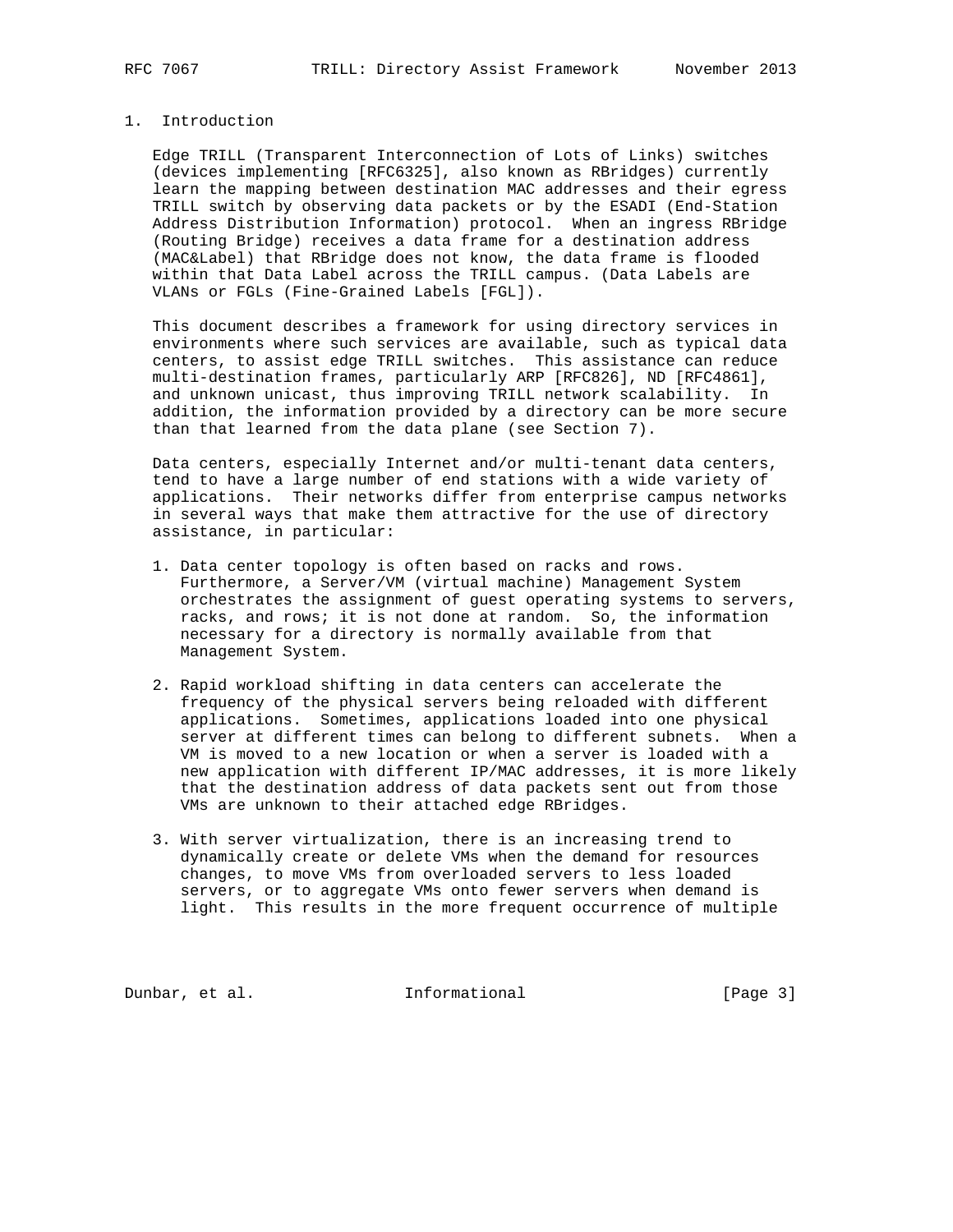subnets on the same port at the same time and a higher change rate for VMs than for physical servers.

 Both items 2 and 3 above can lead to applications in one subnet being placed in different locations (racks or rows) or one rack having applications belonging to different subnets.

2. Terminology

 The terms "VLAN" and "Data Label" are used interchangeably with "Subnet" in this document, because it is common to map one subnet to one VLAN or FGL.

Bridge: Device compliant with IEEE Std 802.1Q-2011 [802.1Q].

Data Label: VLAN or FGL

- EoR: End-of-Row switches in a data center. Also known as aggregation switches.
- End Station: Guest OS running on a physical server or on a virtual machine. An end station in this document has at least one IP address, at least one MAC address, and is connected to a network.
- FGL: Fine-Grained Label [FGL]
- IS-IS: Intermediate System to Intermediate System routing protocol. TRILL uses IS-IS [IS-IS] [RFC6326].
- RBridge: "Routing Bridge", an alternate name for a TRILL switch.
- ToR: Top-of-Rack switches in a data center. Also known as access switches in some data centers.
- TRILL: Transparent Interconnection of Lots of Links [RFC6325]
- TRILL Switch: A device implementing the TRILL protocol [RFC6325].
- VM: Virtual Machine

Dunbar, et al. 10 Informational 1999 [Page 4]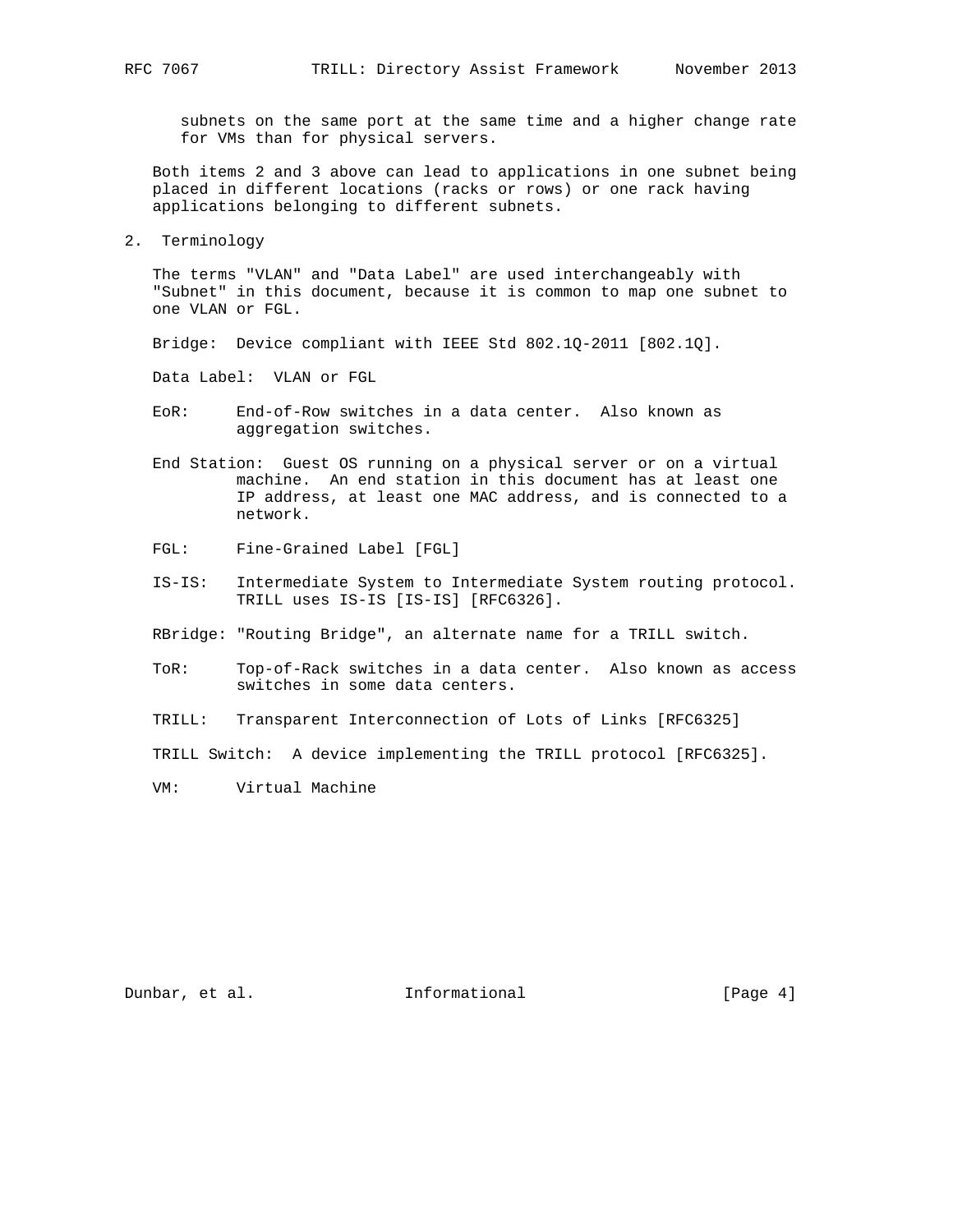- 
- 3. Impact of Massive Number of End Stations

 This section discusses the impact of a massive number of end stations in a TRILL campus using Data Centers as an example.

3.1. Issues of Flooding-Based Learning in Data Centers

 It is common for Data Center networks to have multiple tiers of switches, for example, one or two Access Switches for each server rack (ToR), aggregation switches for some rows (or EoR switches), and some core switches to interconnect the aggregation switches. Many aggregation switches deployed in data centers have high port density. It is not uncommon to see aggregation switches interconnecting hundreds of ToR switches.



Figure 1: Typical Data Center Network Design

 The following problems could occur when TRILL is deployed in a data center with a large number of end stations and when the end stations in one subnet/Label are placed under multiple edge RBridges:

- Unnecessary filling of slots in the MAC address learning table of edge RBridges, e.g., RBridge T11, due to T11 receiving broadcast/multicast traffic (e.g., ARP/ND, cluster multicast, etc.) from end stations under other edge RBridges that are not actually communicating with any end stations attached to T11.
- Packets being flooded across a TRILL campus when their destination MAC addresses are not in the ingress RBridge's MAC address to the egress RBridge cache.

Dunbar, et al. 10 1nformational 111 [Page 5]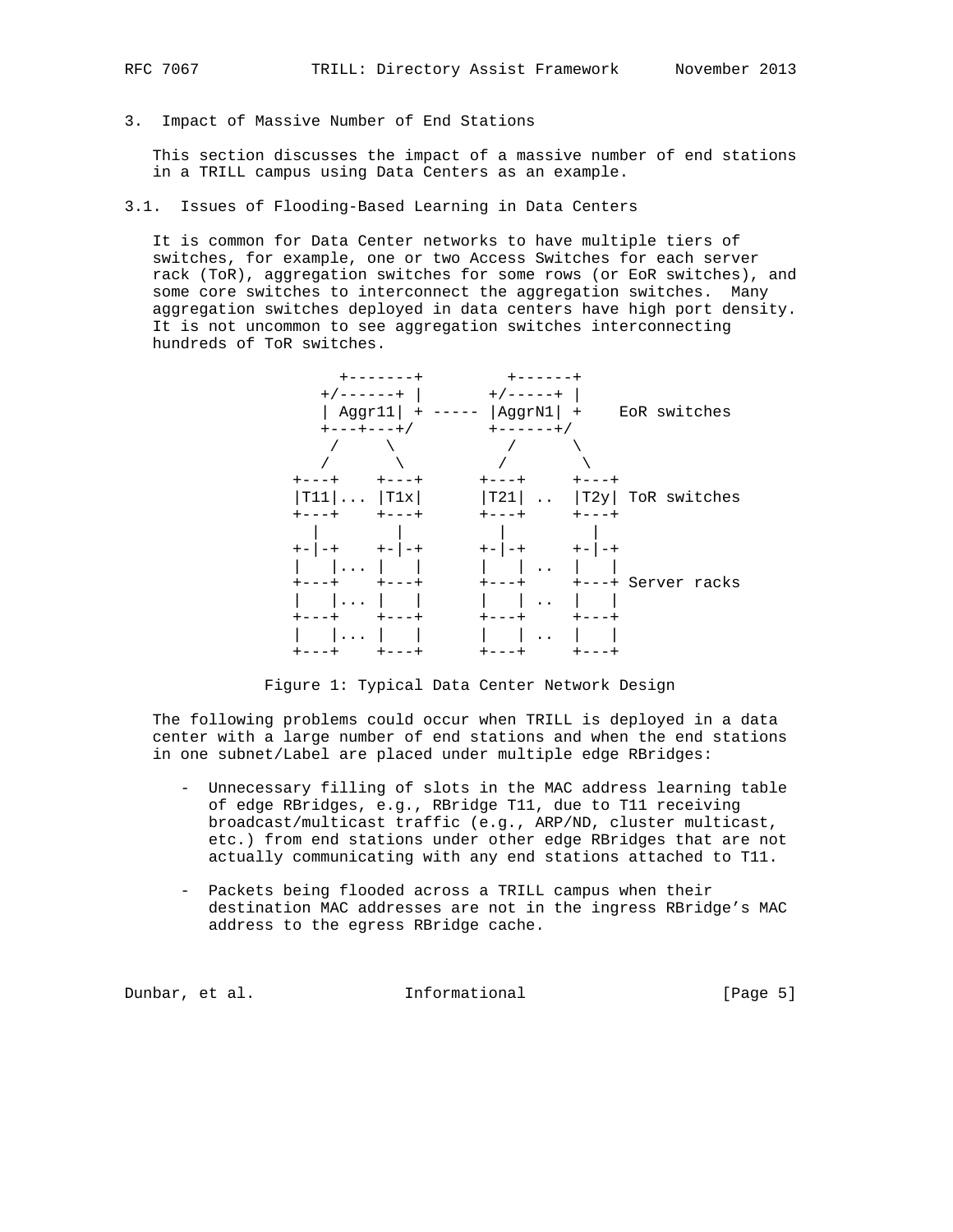#### 3.2. Two Examples

 Consider a data center with 1,600 server racks. Each server rack has at least one ToR switch. The ToR switches are further divided into 8 groups, with each group being connected by a set of aggregation switches. There could be 4 to 8 aggregation switches in each set to achieve load sharing for traffic to/from server racks. Let's consider the following two scenarios for the TRILL campus boundary if TRILL is deployed in this data center environment:

- Scenario #1: TRILL campus boundary starts at the ToR switches:

 If each server rack has one ToR, there are 1,600 edge RBridges. If each rack has two ToR switches, then there will be 3,200 edge RBridges.

 In this scenario, the TRILL campus will have more than 1,600 (or  $3,200$ ) +  $8*4$  (or  $8*8$ ) nodes, which is a large IS-IS area. Even though a mesh IS-IS area can scale up to thousands of nodes, it is challenging for aggregation switches to handle IS-IS link state advertisement among hundreds of parallel ports.

 If each ToR has 40 downstream ports facing servers and each server has 10 VMs, there could be 40\*10 = 400 end stations attached. If those end stations belong to 8 Labels, then the total number of MAC&Label entries learned by each edge RBridge in the worst case might be  $400*8 = 3,200$ , which is not a large number.

 - Scenario #2: TRILL campus boundary starts at the aggregation switches:

 With the same assumptions as before, the number of nodes in the TRILL campus will be less than 100, and aggregation switches don't have to handle IS-IS link state advertisements among hundreds of parallel ports.

 However, the number of MAC&Label <-> Egress RBridge mapping entries to be learned and managed by the RBridge edge node can be very large. In the example above, each edge RBridge has 200 edge ports facing the ToR switches. If each ToR has 40 downstream ports facing servers and each server has 10 VMs, there could be  $200*40*10 = 80,000$  end stations attached. If all those end stations belong to 1,600 Labels (50 per Data Label) and each Data Label has 200 end stations, then under the

Dunbar, et al. 1nformational [Page 6]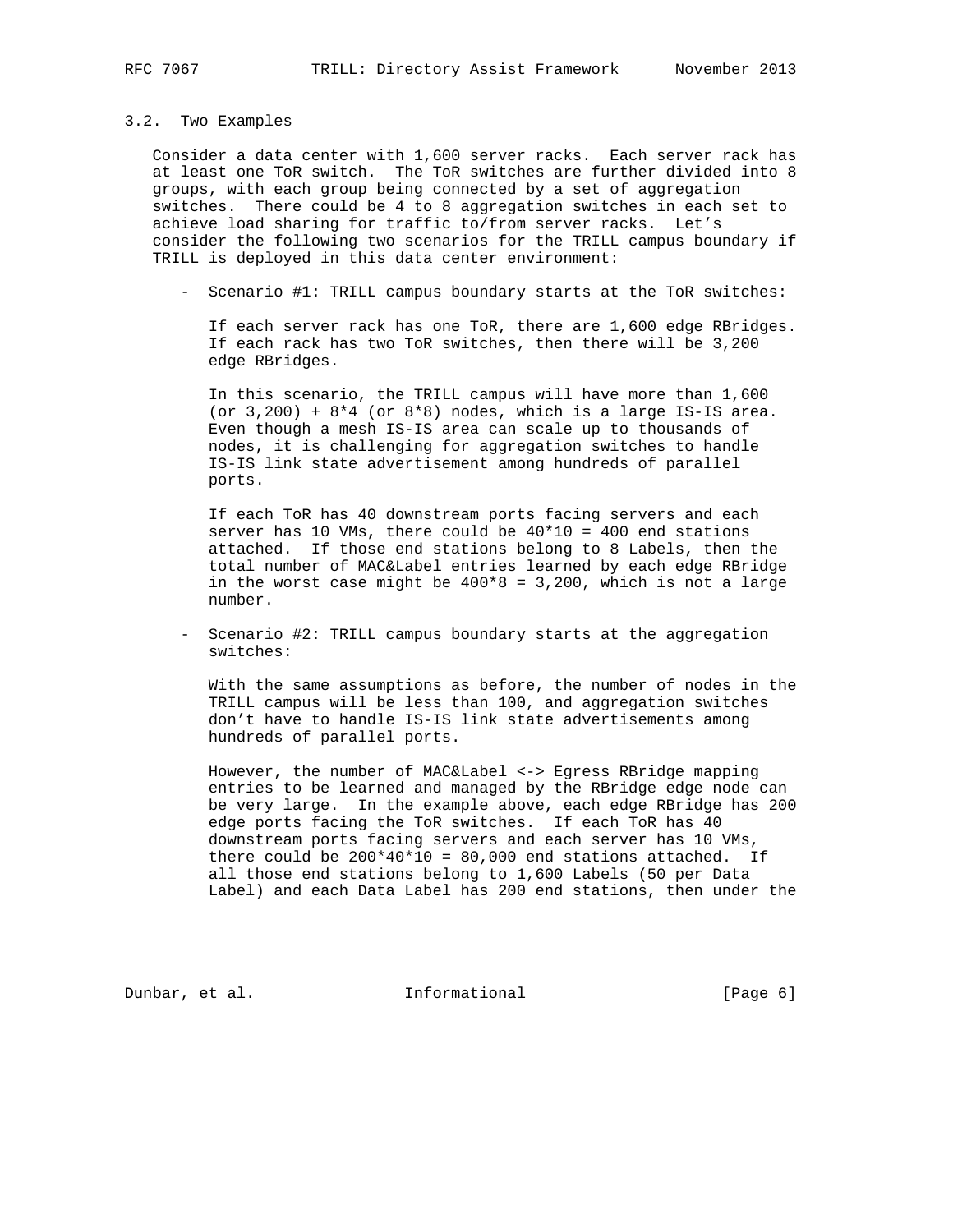worst-case scenario, the total number of MAC&Label entries to be learned by each edge RBridge can be 1,600\*200=320,000, which is very large.

4. Benefits of Directory-Assisted TRILL Edge

 In some environments, particularly data centers, the assignment of applications to servers, including rack and row selection, is orchestrated by Server (or VM) Management System(s). That is, there is a database or multiple databases that have the knowledge of where each application is placed. If the application location information can be fed to RBridge edge nodes through some form of directory service, then there is much less chance of RBridge edge nodes receiving unknown MAC destination addresses, therefore less chance of flooding.

 Avoiding unknown unicast address flooding to the TRILL campus is especially valuable in the data center environment, because there is a higher chance of an edge RBridge receiving packets with an unknown unicast destination address and broadcast/multicast messages due to VM migration and servers being loaded with different applications. When a VM is moved to a new location or a server is loaded with a new application with a different IP/MAC addresses, it is more likely that the destination address of data packets sent out from those VMs is unknown to their attached edge RBridges. In addition, gratuitous ARP (IPv4 [RFC826]) or Unsolicited Neighbor Advertisement (IPv6 [RFC4861]) sent out from those newly migrated or activated VMs have to be flooded to other edge RBridges that have VMs in the same subnets.

The benefits of using directory assistance include:

 - Avoids flooding an unknown unicast destination address across the TRILL campus. The directory-enforced MAC&Label <-> Egress RBridge mapping table can determine if a data packet needs to be forwarded across the TRILL campus.

 When multiple RBridge edge ports are connected to end stations (servers/VMs), possibly via bridged LANs, a directory-assisted edge RBridge won't need to flood unknown unicast destination data frames to all ports of the edge RBridges in the frame's Data Label when it ingresses a frame. It can depend on the directory to locate the destination. When the directory doesn't have the needed information, the frames can be dropped or flooded depending on the policy configured.

Dunbar, et al. 1nformational [Page 7]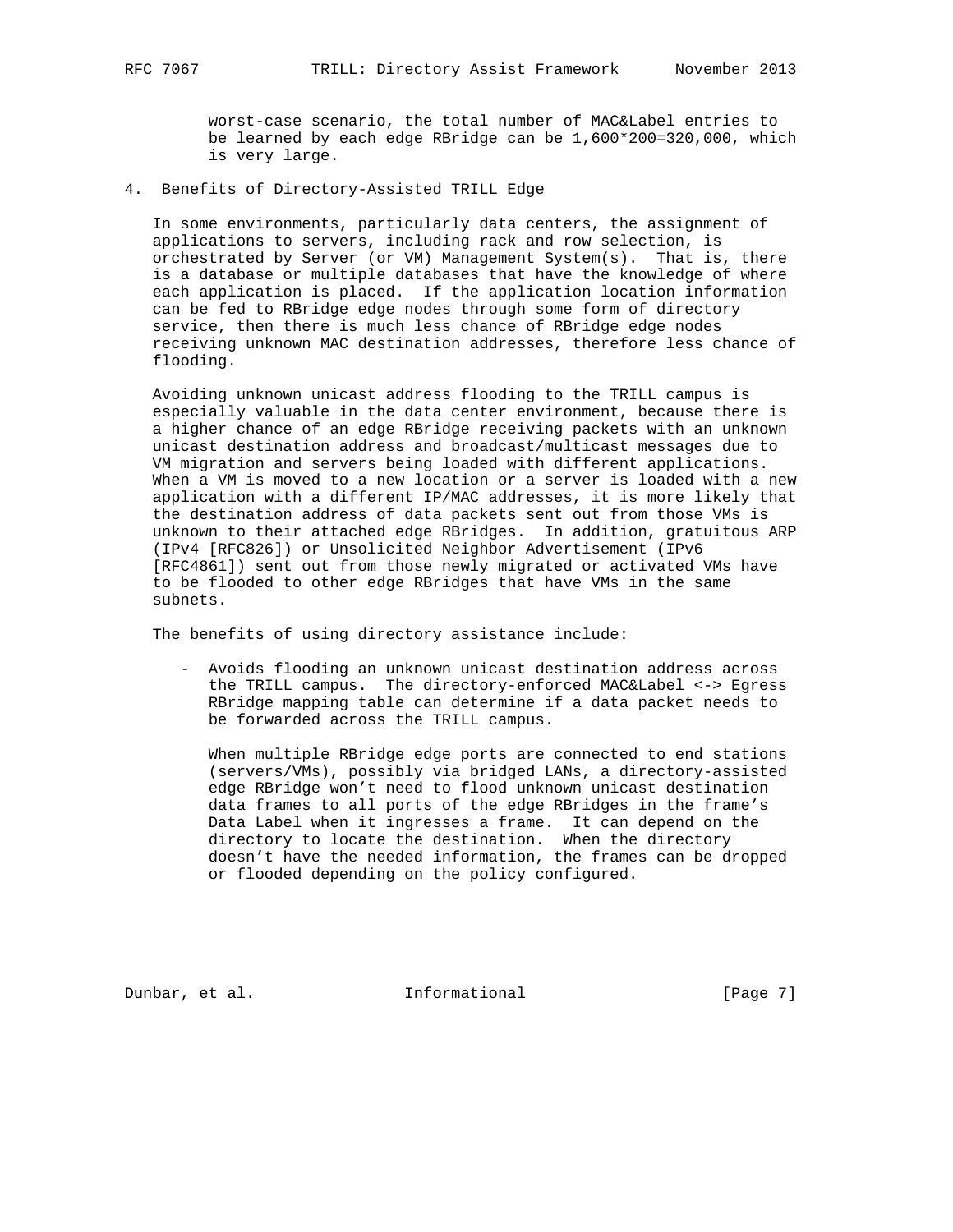- Reduces flooding of decapsulated Ethernet frames with an unknown MAC destination address to a bridged LAN connected to RBridge edge ports.

 When an RBridge receives a unicast TRILL data packet whose destination Nickname matches with its own, the normal procedure is for the RBridge to decapsulate it and forward the decapsulated Ethernet frame to the directly attached bridged LAN. If the destination MAC is unknown, the RBridge floods the decapsulated Ethernet frame out all ports in the frame's Data Label. With directory assistance, the egress RBridge can determine if the MAC destination address in a frame matches any end stations attached via the bridged LAN. Frames can be discarded if their destination addresses do not match.

- Reduces the amount of MAC&Label <-> Egress RBridge mapping maintained by edge RBridges. There is no need for an edge RBridge to keep MAC entries of remote end stations that don't communicate with the end stations locally attached.
- Eliminates ARP/ND being broadcast or multicast through the TRILL core.
- Provides some protection against spoofing of source addresses (see Section 7).
- 5. Generic Operation of Directory Assistance

 There are two different models for directory assistance to edge RBridges: Push Model and Pull Model. The directory information is described in Section 5.1 below, while Section 5.2 discusses Push Model requirements, and Section 5.3 Pull Model requirements.

5.1. Information in Directory for Edge RBridges

 To achieve the benefits of directory assistance for TRILL, the corresponding Directory Server entries will need, at a minimum, the following logical data structure:

 [IP, MAC, Data Label, {list of attached RBridge nicknames}, {list of interested RBridges}]

 The {list of attached RBridges} are the edge RBridges to which the host (or VM) is attached as specified by the [IP, MAC, Data Label] in the entry. The {list of interested RBridges} are the remote RBridges that might have attached hosts that communicate with the host in this entry.

Dunbar, et al. 1nformational [Page 8]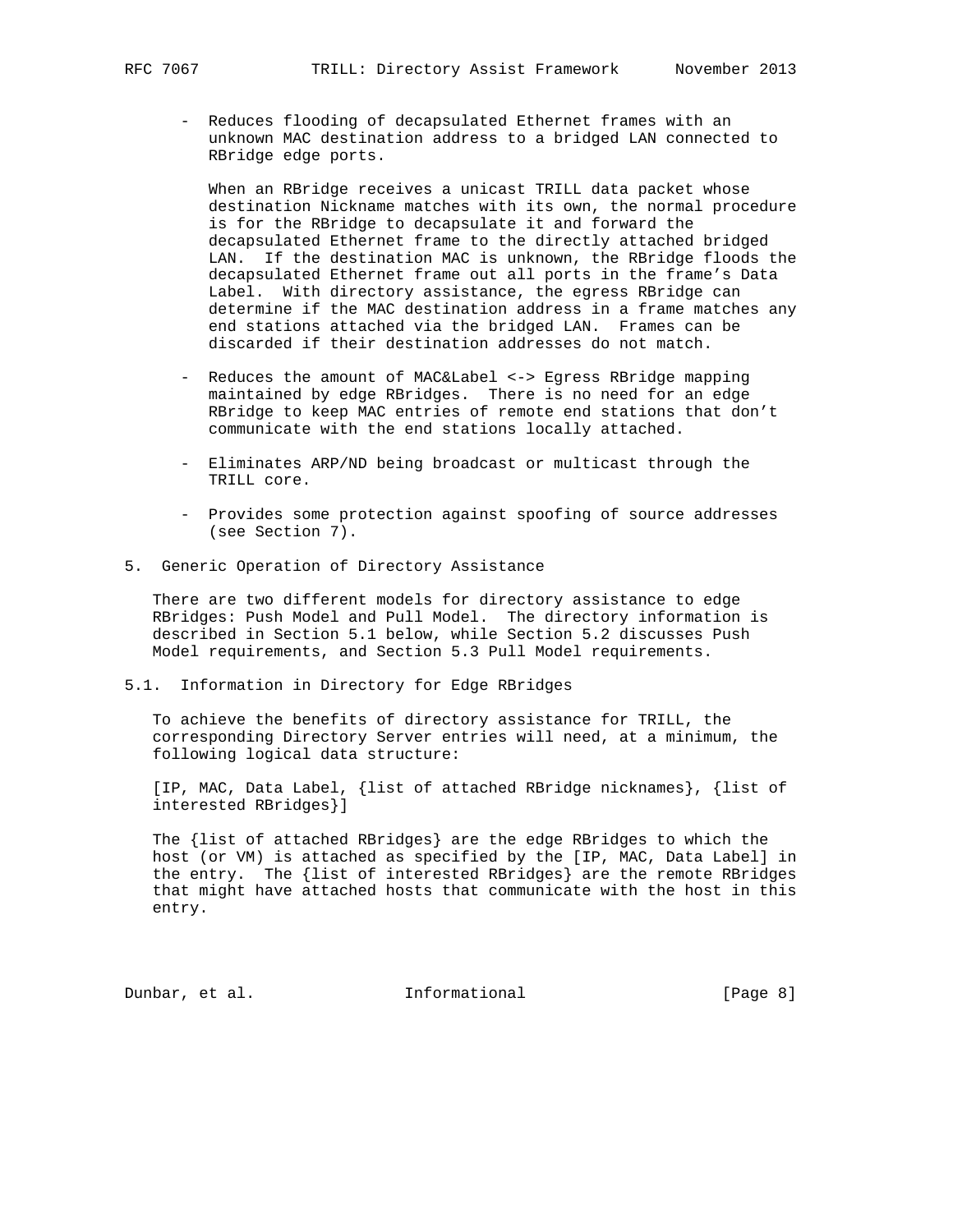When a host has multiple IP addresses, there will be multiple entries.

 The {list of interested RBridges} could get populated when an RBridge queries for information, or information is pushed from a Directory Server. The list is used to notify those RBridges when the host (specified by the [IP, MAC, Data Label]) in the entry changes its RBridge attachment. An explicit list in the directory is not needed as long as the interested RBridges can be determined.

### 5.2. Push Model and Requirements

 Under this model, Directory Server(s) push the MAC&Label <-> Egress RBridge mapping for all the end stations that might communicate with end stations attached to an RBridge edge node. If the packet's destination address can't be found in the MAC&Label <-> Egress RBridge table, the Ingress RBridge could be configured to:

simply drop a data packet,

flood it to the TRILL campus, or

 start the pull process to get information from the Pull Directory Server(s).

 It may not be necessary for every edge RBridge to get the entire mapping table for all the end stations in a campus. There are many ways to narrow the full set down to a smaller set of remote end stations that communicate with end stations attached to an edge RBridge. A simple approach is to only push the mapping for the Data Labels that have active end stations under an edge RBridge. This approach can reduce the number of mapping entries being pushed.

 However, the Push Model will usually push more entries of MAC&Label <-> Egress RBridge mapping to an edge RBridges than needed. Under the normal process of edge RBridge cache aging and unknown destination address flooding, rarely used mapping entries would have been removed. But it can be difficult for Directory Servers to predict the communication patterns among applications within one Data Label. Therefore, it is likely that the Directory Servers will push down all the MAC&Label entries if there are end stations in the Data Label attached to the edge RBridge. This is a disadvantage of the Push Model compared with the Pull Model described below.

 In the Push Model, it is necessary to have a way for an RBridge node to request Directory Server(s) to push the mapping entries. This method should at least include the Data Labels enabled on the RBridge, so that the Directory Server doesn't need to push down the

Dunbar, et al. 1nformational [Page 9]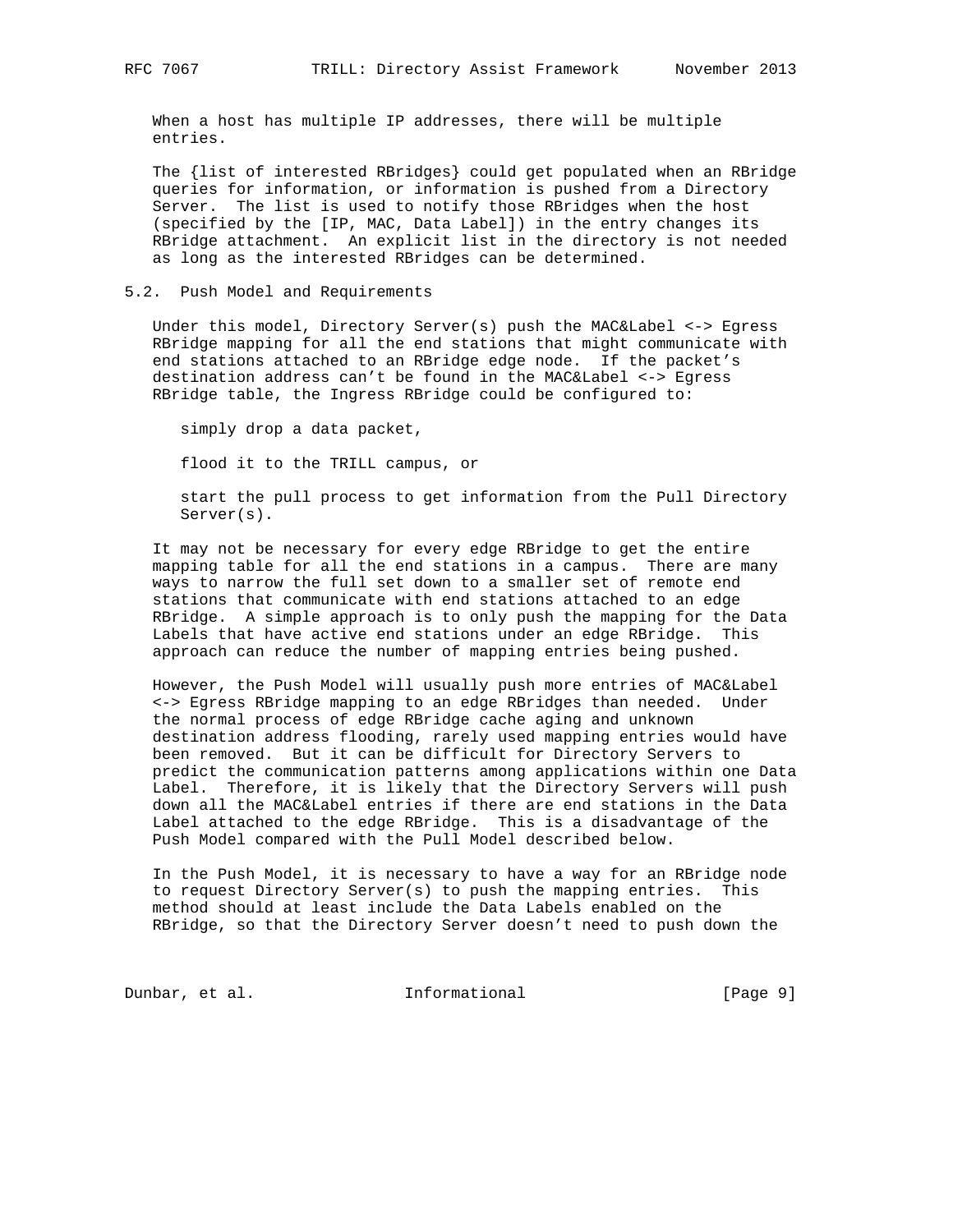entire set of mapping entries for all the end stations in the campus. An RBridge must be able to get mapping entries when it is initialized or restarted.

 The Push Model's detailed method and any handshake mechanism between an RBridge and Directory Server(s) is beyond the scope of this framework document.

 When a Directory Server needs to push a large number of entries to edge RBridges, efficient data organization should be considered, for example, with one edge RBridge nickname being associated with all the attached end stations' MAC addresses and Data Labels. As shown in Table 1 below, to make the data more compact, a representation can be used where a nickname need only occur once for a set of Labels, each of which occurs only once and each of which is associated with a set of multiple IP and MAC address pairs. It would be much more bulky to have each IP and MAC address pair separately accompanied by its Label and by the nickname of the RBridge by which it is reachable.

| Nickname1 | $\lceil \text{Label-1} \rceil$ IP/MAC1, IP/MAC2, ,, IP/MACn |
|-----------|-------------------------------------------------------------|
|           | Label-2   IP/MAC1, IP/MAC2, $\mu$ , IP/MACn                 |
|           | $\ldots$   IP/MAC1, IP/MAC2, ,, IP/MACn                     |
| Nickname2 | Label-1   IP/MAC1, IP/MAC2, ,, IP/MACn                      |
|           | Label-2   IP/MAC1, IP/MAC2, $I.P/MAC1$                      |
|           | IP/MAC1, IP/MAC2, ,, IP/MACn                                |
|           | $IP/MAC1$ , $IP/MAC2$ , ,, $IP/MACn$                        |

Table 1: Summarized Table Pushed Down from Directory

 Whenever there is any change in MAC&Label <-> Egress RBridge mapping that can be triggered by end stations being added, moved, or decommissioned, an incremental update can be sent to the edge RBridges that are impacted by the change. Therefore, something like a sequence number has to be maintained by Directory Servers and RBridges. Detailed mechanisms will be specified in a separate document.

Dunbar, et al. 10 Informational [Page 10]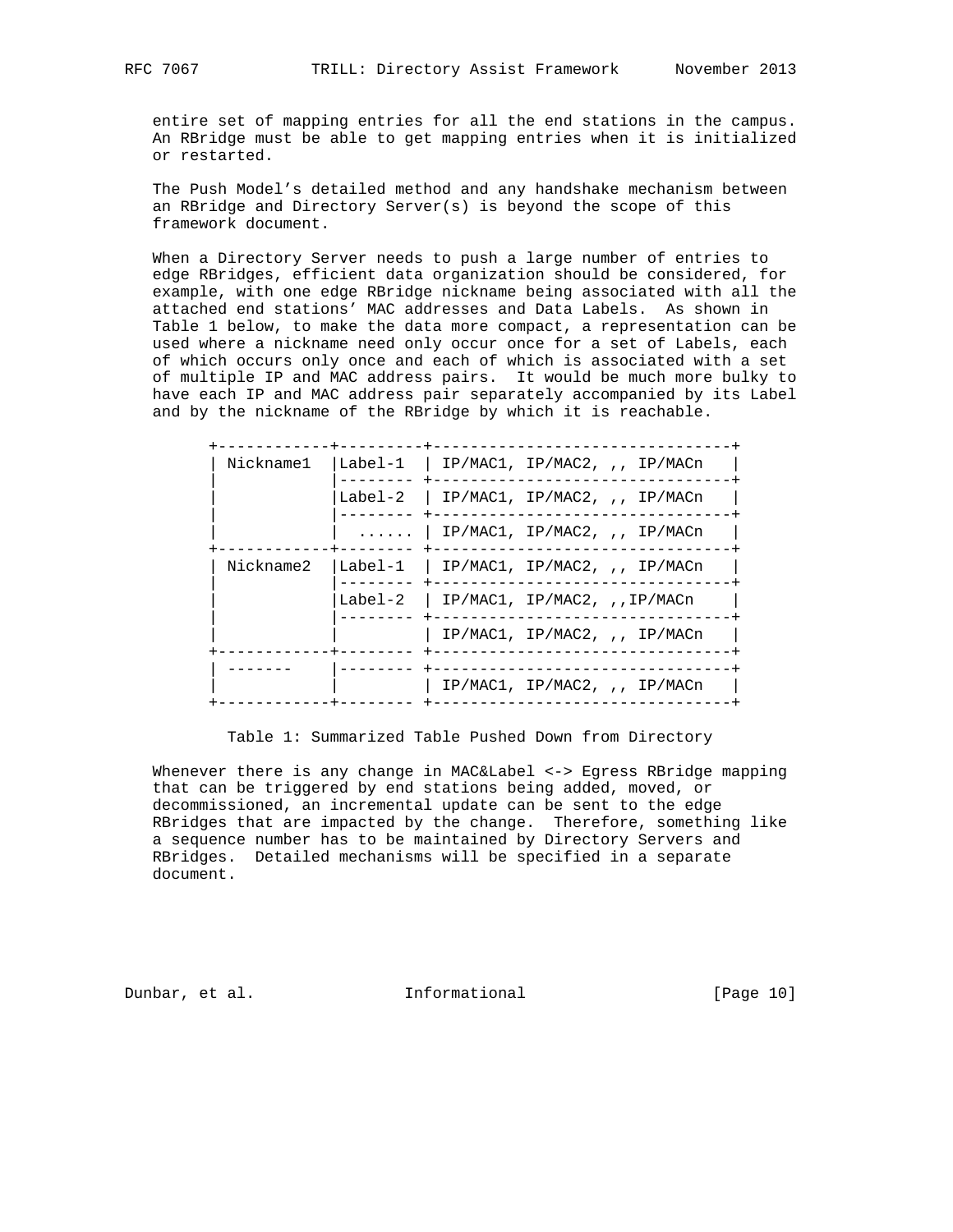# 5.3. Pull Model and Requirements

 Under this model, an RBridge pulls the MAC&Label <-> Egress RBridge mapping entry from the Directory Server when its cache doesn't have the entry. There are a couple of possibilities for triggering the pulling process:

- The RBridge edge node can send a pull request whenever it receives an unknown MAC destination, or
- The RBridge edge node can intercept all ARP/ND requests and forward them or appropriate requests to the Directory Server(s) that has the information on where the target end stations are located.

 The Pull Directory response could indicate that the address being queried is unknown or that the requestor is administratively prohibited from getting an informative response.

 By using a Pull Directory, a frame with an unknown MAC destination address doesn't have to be flooded across the TRILL campus and the ARP/ND requests don't have to be broadcast or multicast across the TRILL campus.

 The ingress RBridge can cache the response pulled from the directory. The timer for such a cache should be short in an environment where VMs move frequently. The cache timer could be configured by the Management System or sent along with the Pulled reply by the Directory Server(s). It is important that the cached information be kept consistent with the actual placement of addresses in the campus; therefore, there needs to be some mechanism by which RBridges that have pulled information that has not expired can be informed when that information changes or becomes invalid for other reasons.

 One advantage of the Pull Model is that edge RBridges can age out MAC&Label entries if they haven't been used for a certain configured period of time or a period of time provided by the directory. Therefore, each edge RBridge will only keep the entries that are frequently used, so its mapping table size will be smaller. Edge RBridges would query the Directory Server(s) for unknown MAC destination addresses in data frames or ARP/ND and cache the response. When end stations attached to remote edge RBridges rarely communicate with the locally attached end stations, the corresponding MAC&VLAN entries would be aged out from the RBridge's cache.

 An RBridge waiting for a response from Directory Servers upon receiving a data frame with an unknown destination address is similar to an Layer-3/Layer-2 boundary router waiting for an ARP or ND

Dunbar, et al. 10 Informational [Page 11]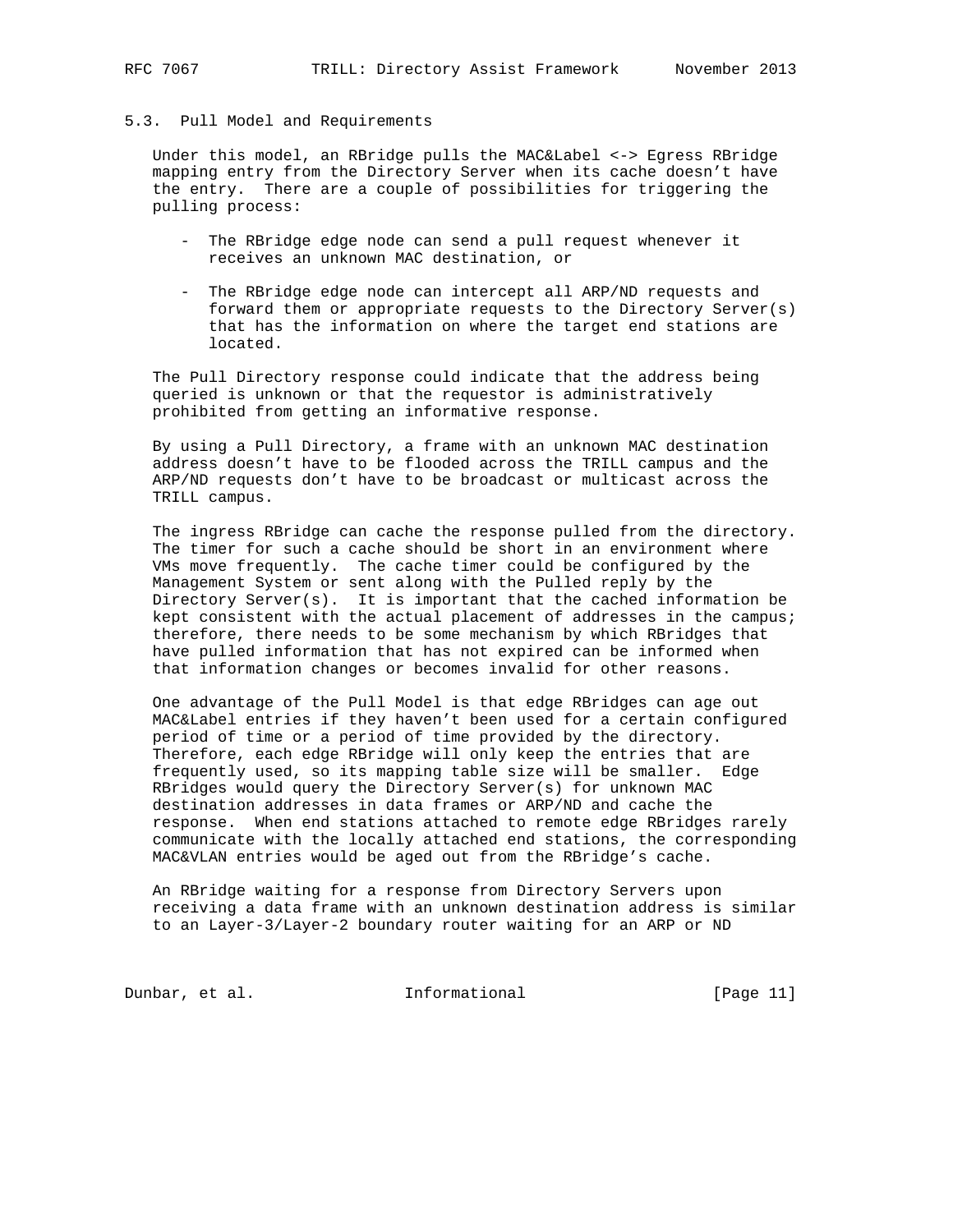response upon receiving an IP data packet whose destination IP is not in the router's IP/MAC cache table. Most deployed routers today do hold the packet and send ARP/ND requests to the target upon receiving a packet with a destination IP not in its IP-to-MAC cache. When ARP/ND replies are received, the router will send the data packet to the target. This practice minimizes flooding when targets don't exist in the subnet.

 When the target doesn't exist in the subnet, routers generally resend an ARP/ND request a few more times before dropping the packets. So, if the target doesn't exist in the subnet, the router's holding time to wait for an ARP/ND response can be longer than the time taken by the Pull Model to get IP-to-MAC mapping from a Directory Server.

 RBridges with mapping entries being pushed from a Directory Server can be configured to use the Pull Model for targets that don't exist in the mapping data being pushed.

 A separate document will specify the detailed messages and mechanism for RBridges to pull information from Directory Server(s).

6. Recommendation

 TRILL should provide a directory-assisted approach. This document describes a basic framework for directory assistance to RBridge edge nodes. More detailed mechanisms will be described in a separate document or documents.

7. Security Considerations

 For general TRILL security considerations, see Section 6 of [RFC6325].

 Accurate mapping of IP addresses into MAC addresses and of MAC addresses to the RBridges from which they are reachable is important to the correct delivery of information. The security of specific directory-assisted mechanisms for delivering such information will be discussed in the document or documents specifying those mechanisms.

 A directory-assisted TRILL edge can be used to substantially improve the security of a TRILL campus over TRILL's default MAC address learning from the data plane. Assume S is an end station attached to RB1 trying to spoof a target end station T and that T is attached to RB2. Perhaps S wants to steal traffic intended for T or forge traffic as if it was from T.

Dunbar, et al. 100 Informational [Page 12]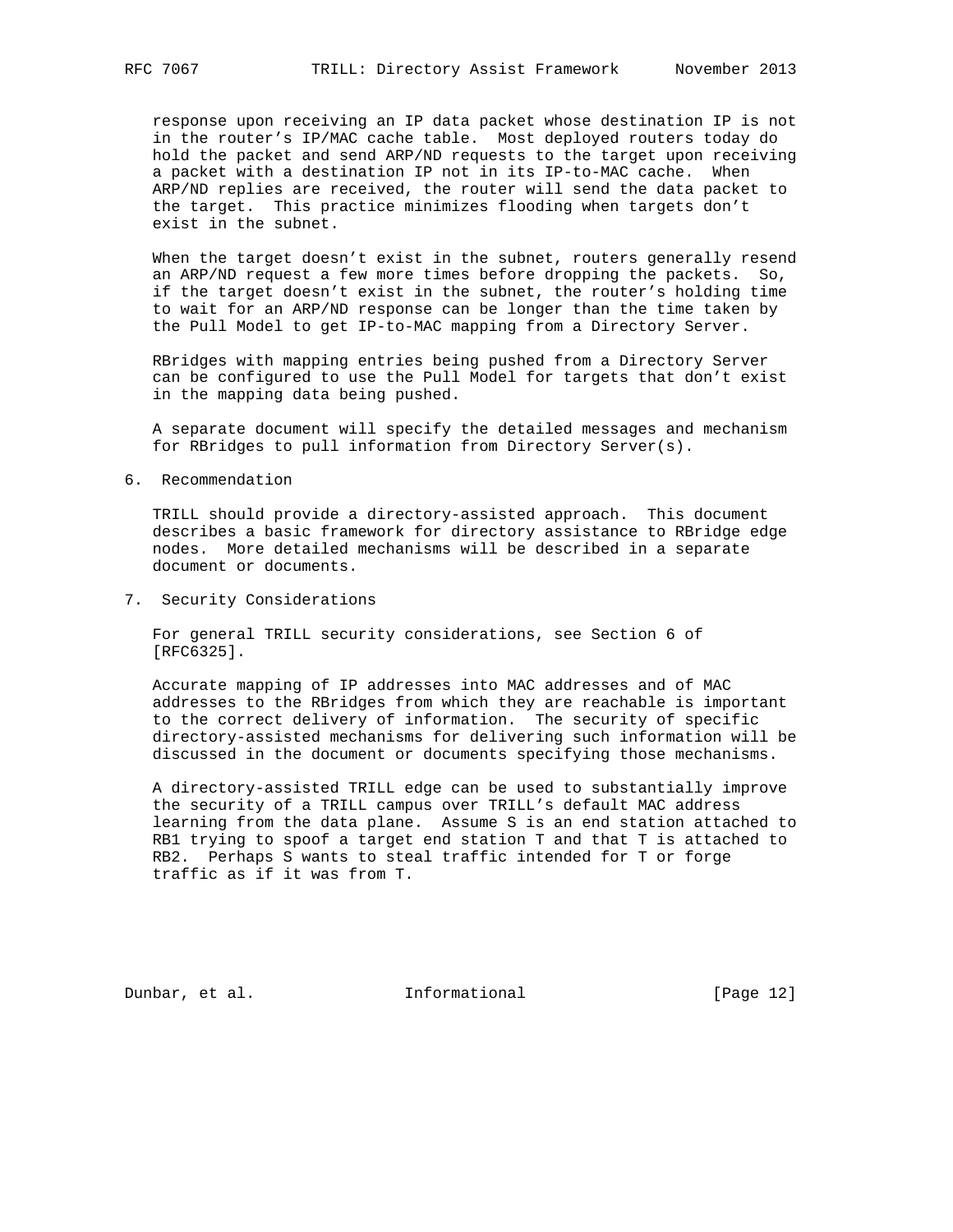With that default TRILL data-plane learning as described in [RFC6325], S can impersonate T or any other end station in the same Data Label (VLAN or FGL [FGL]) as S and possibly other Data Labels, depending on how tightly VLAN admission and Appointed Forwarders [RFC6439] are configured at the port by which S is connected to RB1. S can just send native frames with the forged source MAC addresses of T, perhaps broadcast frames for maximum effectiveness. With this technique, S will frequently receive traffic intended for T and S can easily forge traffic as being from T.

 Such spoofing can be prevented to the extent that the network RBridges (1) use trusted directory services as described above in this document, (2) discard native frames received from a local end station when the directory says that end stations should be remote, and, (3) when appropriate, intercept ARP and ND messages and respond locally. Under these circumstances, S would be limited to spoofing targets on the same RBridge as the ingress RBridge for S (that is, RB1 = RB2). RB1 would still need to learn which local end stations were attached to which port, and S could confuse RB1 by sending frames with the forged source MAC address of other end stations on RB1. Although it would also still be restricted to frames in a VLAN that would both be admitted by S's port of attachment and for which that port is an Appointed Forwarder.

 Security against spoofing could be even further strengthened by adding port of attachment information to the directory and discarding native frames that are received on the wrong port. This would limit S to spoofing targets that were on the same link as S and in a VLAN admitted by the port of that link's attachment to RB1 and for which that port is an Appointed Forwarder (or, if the link is multiply connected, in the same way at all of the ports by which the link is attached to an RBridge).

 Even without directory services, secure ND [RFC3971] or use of secure ESADI (as described in [ESADI]) may also be helpful to security.

8. Acknowledgements

Thanks for comments and review from the following:

 Sam Aldrin, David Black, Charlie Kaufman, Yizhou Li, and Erik Nordmark

Dunbar, et al. 100 Informational [Page 13]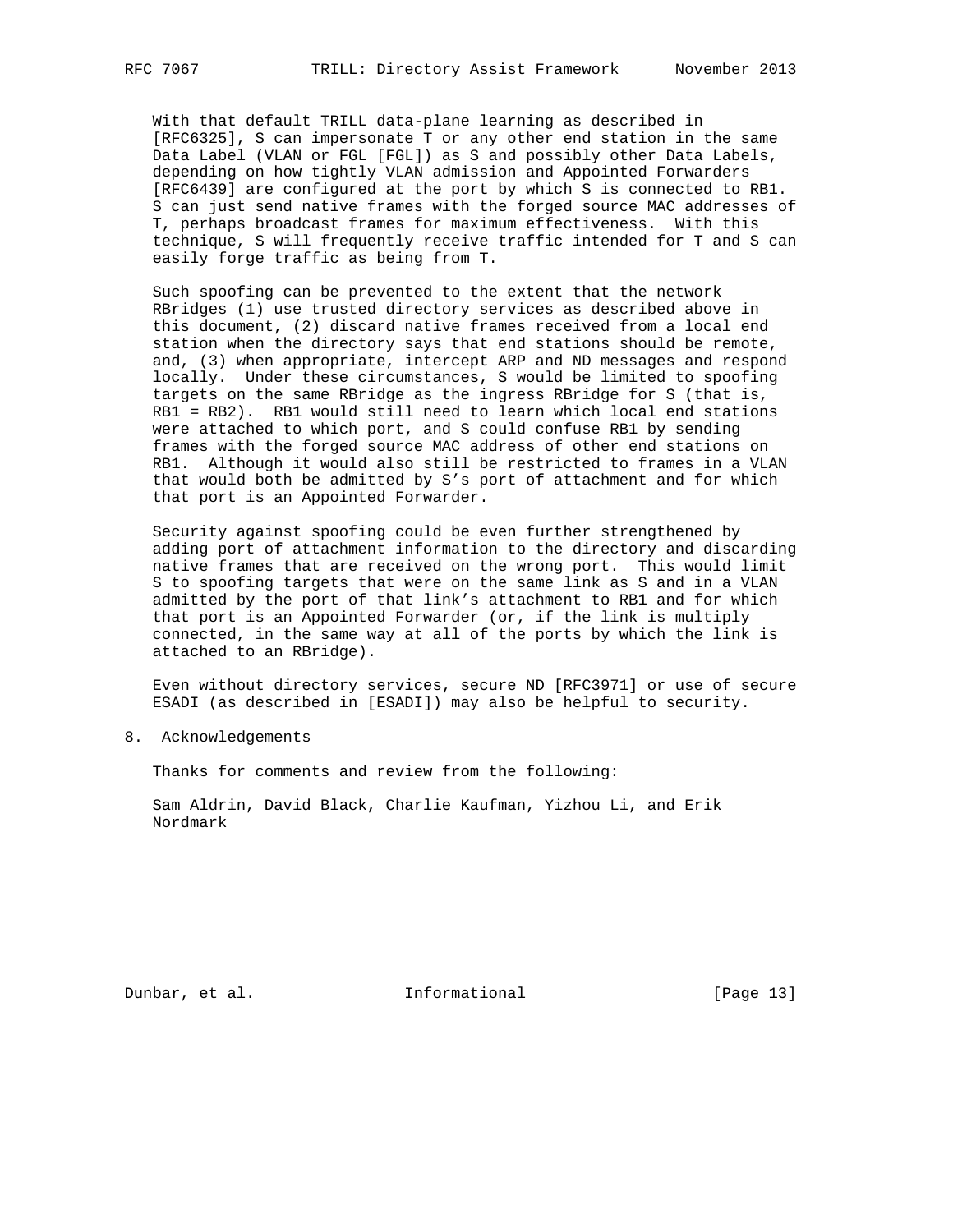## 9. Informative References

- [802.1Q] IEEE Std 802.1Q-2011, "IEEE Standard for Local and metropolitan area networks - Virtual Bridged Local Area Networks", May 2011.
- [IS-IS] ISO/IEC, "Intermediate System to Intermediate System intra-domain routeing information exchange protocol for use in conjunction with the protocol for providing the connectionless-mode network service (ISO 8473)", ISO/IEC 10589:2002.
- [RFC826] Plummer, D., "Ethernet Address Resolution Protocol: Or Converting Network Protocol Addresses to 48.bit Ethernet Address for Transmission on Ethernet Hardware", STD 37, RFC 826, November 1982.
- [RFC3971] Arkko, J., Ed., Kempf, J., Zill, B., and P. Nikander, "SEcure Neighbor Discovery (SEND)", RFC 3971, March 2005.
- [RFC4861] Narten, T., Nordmark, E., Simpson, W., and H. Soliman, "Neighbor Discovery for IP version 6 (IPv6)", RFC 4861, September 2007.
- [RFC6325] Perlman, R., Eastlake 3rd, D., Dutt, D., Gai, S., and A. Ghanwani, "Routing Bridges (RBridges): Base Protocol Specification", RFC 6325, July 2011.
- [RFC6326] Eastlake, D., Banerjee, A., Dutt, D., Perlman, R., and A. Ghanwani, "Transparent Interconnection of Lots of Links (TRILL) Use of IS-IS", RFC 6326, July 2011.
- [RFC6439] Perlman, R., Eastlake, D., Li, Y., Banerjee, A., and F. Hu, "Routing Bridges (RBridges): Appointed Forwarders", RFC 6439, November 2011.
- [ESADI] Zhai, H., Hu, F., Perlman, R., Eastlake 3rd, D., and O. Stokes, "TRILL (Transparent Interconnection of Lots of Links): ESADI (End Station Address Distribution Information) Protocol", Work in Progress, July 2013.
- [FGL] Eastlake 3rd, D., Zhang, M., Agarwal, P., Perlman, R., and D. Dutt, "TRILL (Transparent Interconnection of Lots of Links): Fine-Grained Labeling", Work in Progress, May 2013.

Dunbar, et al. 100 Informational [Page 14]